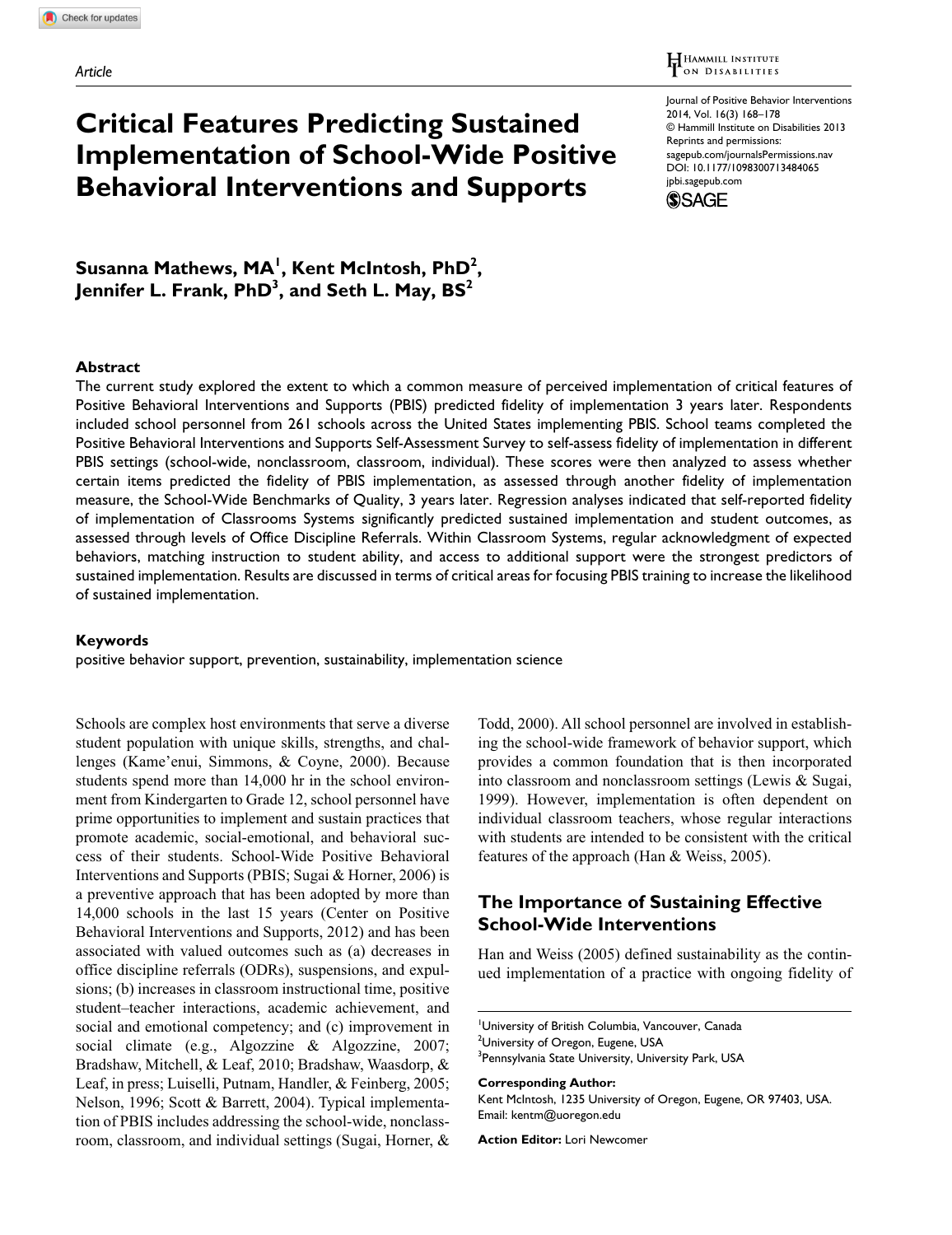implementation to the core program principles, after supplemental resources used to support initial training and implementation are withdrawn. The continual reimplementation of different interventions every few years is costly (e.g., loss of money, time) and breeds negative attitudes and resistance in school personnel in implementing new practices (Greenberg, Weissburg, & O'Brien, 2003). Thus, sustained implementation of effective, multiyear, school-based preventative practices should be identified as a key goal at the onset of planning activities (Pluye, Potvin, Denis, Pelletier, & Mannoni, 2005).

Because fidelity of implementation (the extent to which the intervention is delivered as intended) is the mechanism by which valued outcomes are obtained, fidelity becomes critical in sustainability. Without adequate fidelity, the practice will no longer be capable of achieving those outcomes, and continued implementation will no longer be reinforced in this way (Andreou & McIntosh, 2013; McIntosh, Horner, & Sugai, 2009). Accordingly, identifying variables that influence fidelity of implementation represents an important area for sustainability research. When such variables are malleable, they represent important targets for researchers and practitioners alike in enhancing the sustainability of effective interventions.

# **Variables Related to Fidelity and Sustainability**

A few recent studies have identified variables that appear to be important to sustained fidelity of PBIS implementation, such as staff buy-in, administrative support, implementer skill, effective teaming, the use of data for decision making, and ongoing technical assistance (Coffey & Horner, 2012; McIntosh, Mercer, et al., 2013; McIntosh, Predy, et al., in press).

## *Staff Buy-In*

Implementer acceptance and commitment to the practice is an essential feature contributing to PBIS sustainability (Coffey & Horner, 2012). Practices that are time-efficient (Witt, Martens, & Elliott, 1984), address an identified gap in existing services (Han & Weiss, 2005), and meet the diverse needs of all students in the classroom (Gersten, Chard, & Baker, 2000) are more likely to be seen as acceptable. However, implementers may refuse to implement the practice with fidelity if they deem it unacceptable to their values or those of the recipients, regardless of whether the practice is empirically proven to improve student outcomes (Witt et al., 1984). For example, some educators may believe that they are already meeting the behavior needs of their students without needing to change their practice (McKevitt & Braaksma, 2008) or that positive reinforcement for appropriate behavior is unacceptable and possibly harmful (Lohrmann, Forman, Martin, & Palmieri, 2008).

Sugai and Horner (2006) have suggested that PBIS implementation only be undertaken with 80% commitment from all school staff, with all parties agreeing to sustain implementation efforts for at least 3 years.

#### *Administrator Support*

One of the strongest predictors of PBIS sustainability is administrator support at the school- and district level (Coffey & Horner, 2012). A recent study assessing school personnel perceptions of critical features important to PBIS sustainability found that perceived administrator support had the strongest impact on sustainability (McIntosh, Predy, et al., in press). Administrator support assures school staff that implementation will be supported by allocating resources (e.g., time, incentives, training), communicating expectations, and addressing competing practices that may decrease resources (Blase & Fixsen, 2004). A state or district leadership team that secures resources and political support, in addition to coordinating training, coaching, and evaluation, also highlights the importance of PBIS at the district level (Sugai & Horner, 2006).

#### *Implementer Skill*

The potential for effectiveness is dependent on whether the practice is evidence-based and implemented with a high degree of fidelity (McIntosh, Mercer, et al., 2013), PBIS practices have been formulated over the past 50 years from a strong foundation of empirically validated research (Horner, Sugai, & Anderson, 2010). However, if school personnel are only taught the procedures of the practice without understanding why it works and how it differs from their original beliefs and underlying assumptions about how students learn, teachers may either modify surface features (e.g., activities, materials) or merely add the new practice onto existing efforts without changing classroom norms (Coburn, 2003). High fidelity can then transform procedural understanding into conceptual understanding, as implementers learn how to integrate the practice into the local school culture while retaining the features critical to its effectiveness (Vaughn, Klingner, & Hughes, 2000).

#### *Teaming*

Recent studies have noted effective team functioning as an important variable predicting PBIS sustainability (Coffey & Horner, 2012; McIntosh, Mercer, et al., 2013; McIntosh, Predy, et al., in press). A representative school-based leadership team of 6 to 10 individuals responsible for leading PBIS implementation is recommended (Sugai & Horner, 2002). Team members attend annual training events, develop materials to support implementation, provide continued staff development, evaluate the fidelity of PBIS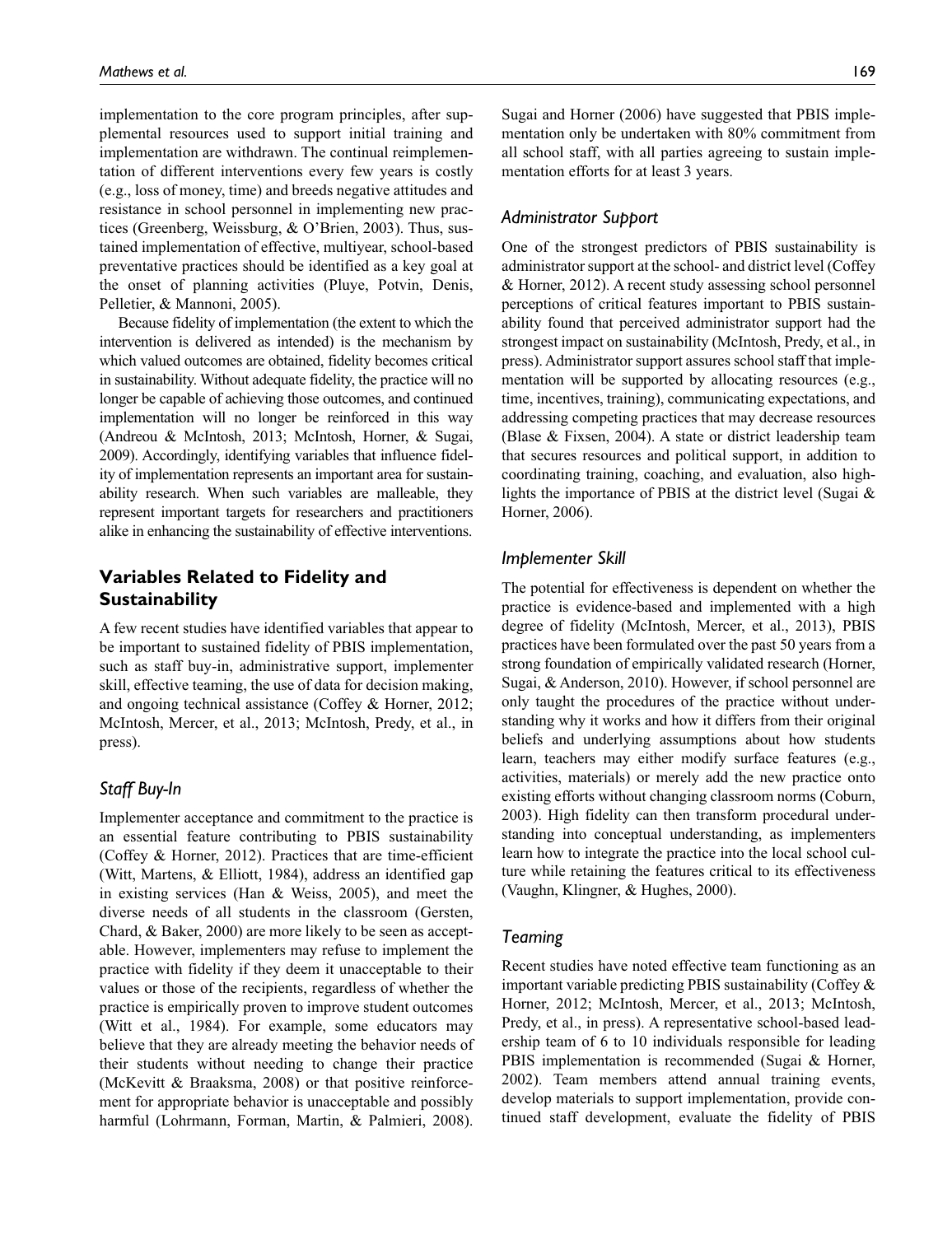implementation, and regularly meet to analyze school-wide behavior management systems and data (Lewis & Sugai, 1999). In addition to team expertise, McIntosh, Predy, and colleagues (in press) also reported that school personnel rated organized and regular meetings to be a critical feature of sustained implementation.

## *Use of Data*

The use of data-based problem solving has been identified in the literature as an essential feature promoting PBIS sustainability, as it provides a concrete and visible framework for systematically assessing the usefulness, effectiveness, and efficiency of a practice (Coffey & Horner, 2012; McIntosh, Mercer, et al., 2013). Observing visible change in student behavior is often a powerful motivator in influencing teachers' attitudes toward a practice (Guskey, 1986). School personnel can also maintain the priority and relevance of the practice in the midst of a changing school environment as the practice is adapted to fit within the local culture of the classroom, is extended into novel areas (e.g., stakeholders, settings; Han & Weiss, 2005), or is made more efficient by allocating resources based on ongoing assessment of the costs of the process (McIntosh et al., 2009). PBIS emphasizes the importance of systematic and ongoing documentation of the needs of school personnel, the fidelity of PBIS implementation, and the impact of PBIS on student behavior. It is recommended that data be regularly reviewed at each team meeting, used to guide planning and decision making, and frequently reported to all school personnel and other stakeholders (McIntosh et al., 2009).

## *Ongoing Technical Assistance*

Initial and ongoing technical assistance (i.e., training and coaching) has been identified as a critical factor in achieving high fidelity and sustainability (Coffey & Horner, 2012; McIntosh, Mercer, et al., 2013). Access to this support allows the continued refinement of implementation, as school personnel can successfully contextualize the practice when responding to the demands of a changing host environment (Baker, Gersten, Dimino, & Griffiths, 2004). Initial training can generally involve a district coach involved in monthly meetings with the school team to build the knowledge of school personnel in PBIS implementation. In addition, school teams from different schools and districts can create a professional community to support PBIS implementation efforts.

# **Efficient Measurement of Variables Important to Sustainability**

The previous studies yielded important information regarding variables that can be targeted to enhance sustainability, but these studies utilized external evaluations or additional measures to identify these variables. A more efficient approach would involve existing measures that school teams already use in PBIS implementation, if such measures identify specific critical features that are most strongly related to future fidelity of PBIS implementation. This type of approach might also indicate more efficient strategies to promote sustainability, such as modifying initial or ongoing training to provide an additional focus on the PBIS critical features that are most predictive of sustained implementation.

## **Purpose of the Study**

The purpose of this study was to investigate the extent to which critical features from an existing measure of fidelity of PBIS implementation predicted sustained fidelity of implementation and student outcomes. This study evaluated the predictive power of a self-report measure of fidelity of implementation in different PBIS systems (school-wide, nonclassroom, classroom, individual) on the levels of overall PBIS implementation and problem behavior 3 years later. Although technical assistance focusing on all aspects of PBIS implementation may be effective, it would be especially useful to identify whether specific aspects of PBIS are more predictive of sustainability and therefore could receive additional focus and resources to maximize sustained implementation. Two research questions were addressed:

- *Research Question 1*: To what extent do school personnel ratings of implementation of PBIS *systems* significantly predict sustained implementation and levels of problem behavior?
- *Research Question 2*: Within any statistically significantly predictive PBIS systems, which *critical features* of these systems significantly predict sustained implementation?

## **Method**

#### *Participants and Settings*

The respondents included school personnel from 261 schools across the United States who reported PBIS fidelity data during a 3-year period. Although no definitive data regarding the first year of PBIS implementation for each school were available, the median first year of reporting any implementation or student outcomes data to the National Center on Positive Behavioral Interventions and Supports (a proxy for minimum years of PBIS implementation) was 2004–2005 (range = 2000–2001 to 2006–2007), 3 years before the start of the study, and 27% of the sample were in their first year of implementation at the start of the study. Criteria for inclusion in this study specified that schools were administered the PBIS Self-Assessment Survey (SAS)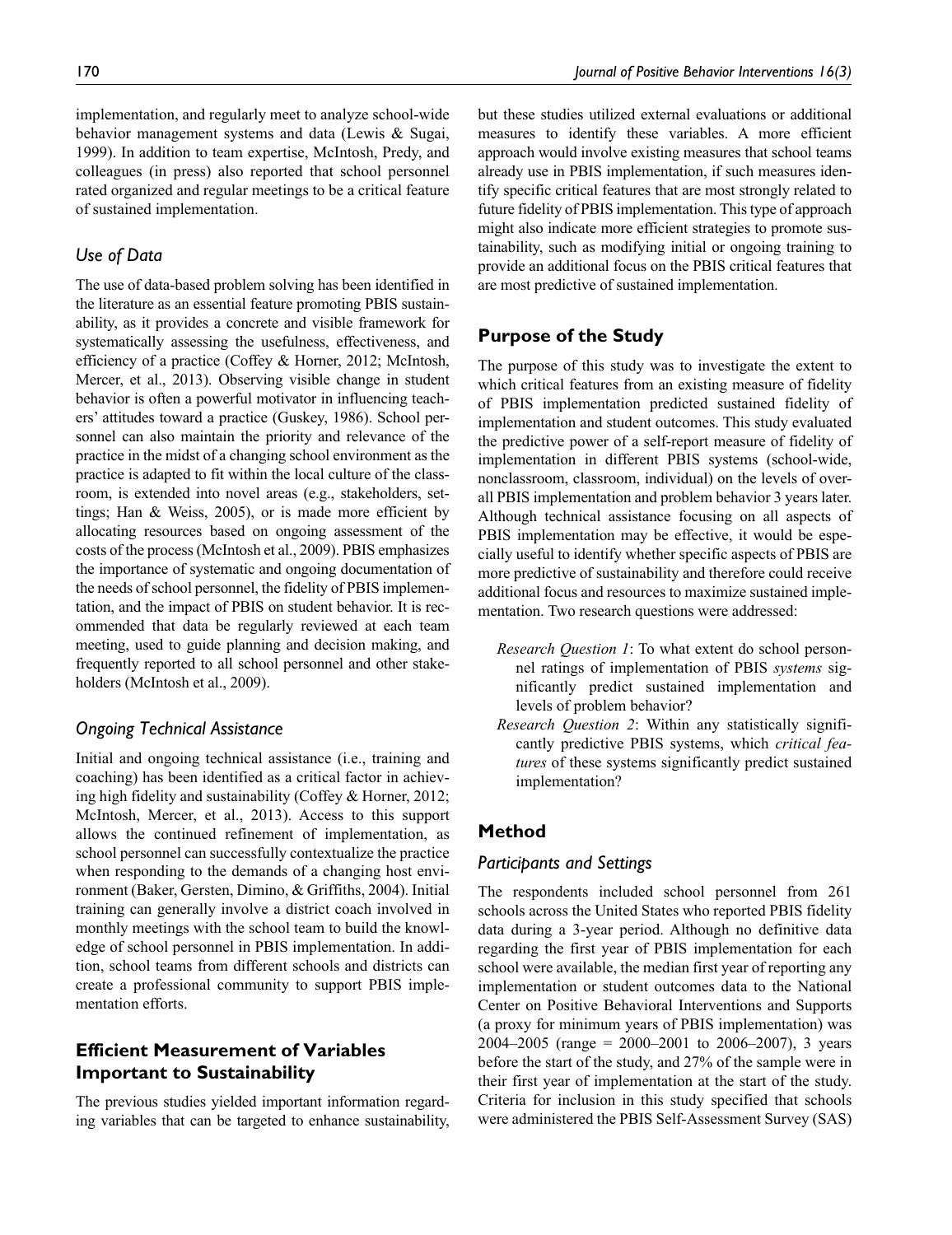in 2006–2007 and the School-Wide Benchmarks of Quality (BoQ) in 2009–2010. In addition, 188 schools (72%) had ODR data that were used in a supplemental analysis. School demographic data from the National Center for Education Statistics were available for 98% of the sample. Of the demographic data available, most schools were located in Illinois (68%) and Oregon (23%), with the rest of the schools located in Colorado (3%), Idaho (2%), Michigan (2%), New York (1%), South Carolina (1%), and North Carolina (1%). Thirty-eight percent of the schools were Title 1 eligible, and an average of 47% of the students in each school was receiving free or reduced price meals. Most schools had fewer than 300 students (69%), and the sample contained 70% elementary schools, 22% middle schools, 6% high schools, and 2% unspecified. The schools represented a range of communities (15% urban, 25% small/ large city, 28% suburban, 4% semirural, 11% rural, and 18% unspecified). The average ethnic makeup of each school was 54% European American, 23% Hispanic, 17% African American, 5% Asian American, and 1% American Indian students.

#### *Measures*

*PBIS SAS.* The SAS (Sugai, Horner, & Todd, 2003) was completed by school personnel to self-report fidelity of implementation of PBIS in four settings in their school. It is a 43-item survey with four sections: School-Wide Systems (across all settings in the school; 15 items), Nonclassroom Systems (in settings such as cafeterias, playgrounds, and hallways; 9 items), Classroom Systems (in classrooms; 11 items), and Individual Systems (support for individual students with chronic problem behaviors; 8 items). A critical PBIS feature in a particular setting is measured by a single item on the SAS. Respondents self-report the implementation status of each critical feature (in place, partially in place, or not in place) to identify their perceptions regarding whether it is currently in place at their school. Individual responses are aggregated to provide school-level data in terms of percent of features in place at the individual item and systems (i.e., subscale) level.

Psychometric data for the SAS are available from two studies. Hagan-Burke and colleagues (2005) reported strong internal consistency for the overall scale. Safran (2006) further reported strong internal consistency for the overall measure and moderate to strong internal consistency for the PBIS setting subscales. Furthermore, the results provided a valuable means of facilitating staff participation, generating discussion, and linking results to action planning. In the current study, SAS subscale scores were used to measure prior implementation for each of the PBIS settings (i.e., School-Wide, Nonclassroom, Classroom, Individual) in 2006–2007. Prior implementation was indicated through

the percent of critical features self-reported as in place at each school. Sample reliability for the SAS subscale scores was strong, as indicated by high alpha coefficients ( $\alpha$  range  $= .86$  to .97).

*BoQ.* The BoQ (Kincaid, Childs, & George, 2005) is a 53-item evaluation of fidelity of PBIS implementation. The BoQ consists of 10 subscales: PBS Team (4 items), Faculty Commitment (3 items), Effective Discipline Procedures (7 items), Data Entry (5 items), Expectations and Rules (5 items), Reward System (8 items), Lesson Plans (6 items), Implementation Plans (7 items), Crisis Plans (3 items), and Evaluation (5 items). A coach who is external to the school (e.g., district-level personnel) completes the BoQ using his or her knowledge of the school and the scoring guide, which provides operational definitions of the ratings for each item. The maximum possible BoQ total score is 100. A BoQ total score of 70 or more indicates adequate fidelity of PBIS implementation.

Psychometric properties for the BoQ were examined by R. Cohen, Kincaid, and Childs (2007), who reported strong 1-week test-retest reliability  $(r = .94)$  and 2-week interrater reliability ( $r = .87$ ). The total score correlation of the BoQ with the School-Wide Evaluation Tool (SET; Horner et al., 2004), a widely used research-based PBIS fidelity of implementation tool, was .51, indicating moderate concurrent validity. High predictive validity for the BoQ was established, as schools with higher BoQ total scores (>70%) for 2 years of implementation had significantly decreased rates of ODRs. The BoQ total score was used in this current study as a measure of sustained PBIS fidelity of implementation. Sample reliability for the BoQ total score was strong, as indicated by a high coefficient alpha ( $\alpha$  = .90).

*ODRs.* In a supplemental analysis of a subset of the sample, levels of problem behavior at each school were indicated by ODRs, standardized forms that are completed by school staff to document incidents of behavior. Previous research has shown ODRs to be valid indicators of overall levels of problem behavior in schools (Irvin, Tobin, Sprague, Sugai, & Vincent, 2004). In this study, ODRs were used to indicate sustained student outcomes of implementing PBIS.

#### *Procedure*

Data extracted for this study included SAS scores in 2006– 2007, BoQ scores in 2009–2010, and ODR data in 2009– 2010 from an extant database from Educational and Community Supports at the University of Oregon (University of Oregon, 2011). These schools had signed agreements with the Center on PBIS to allow their data to be available for research.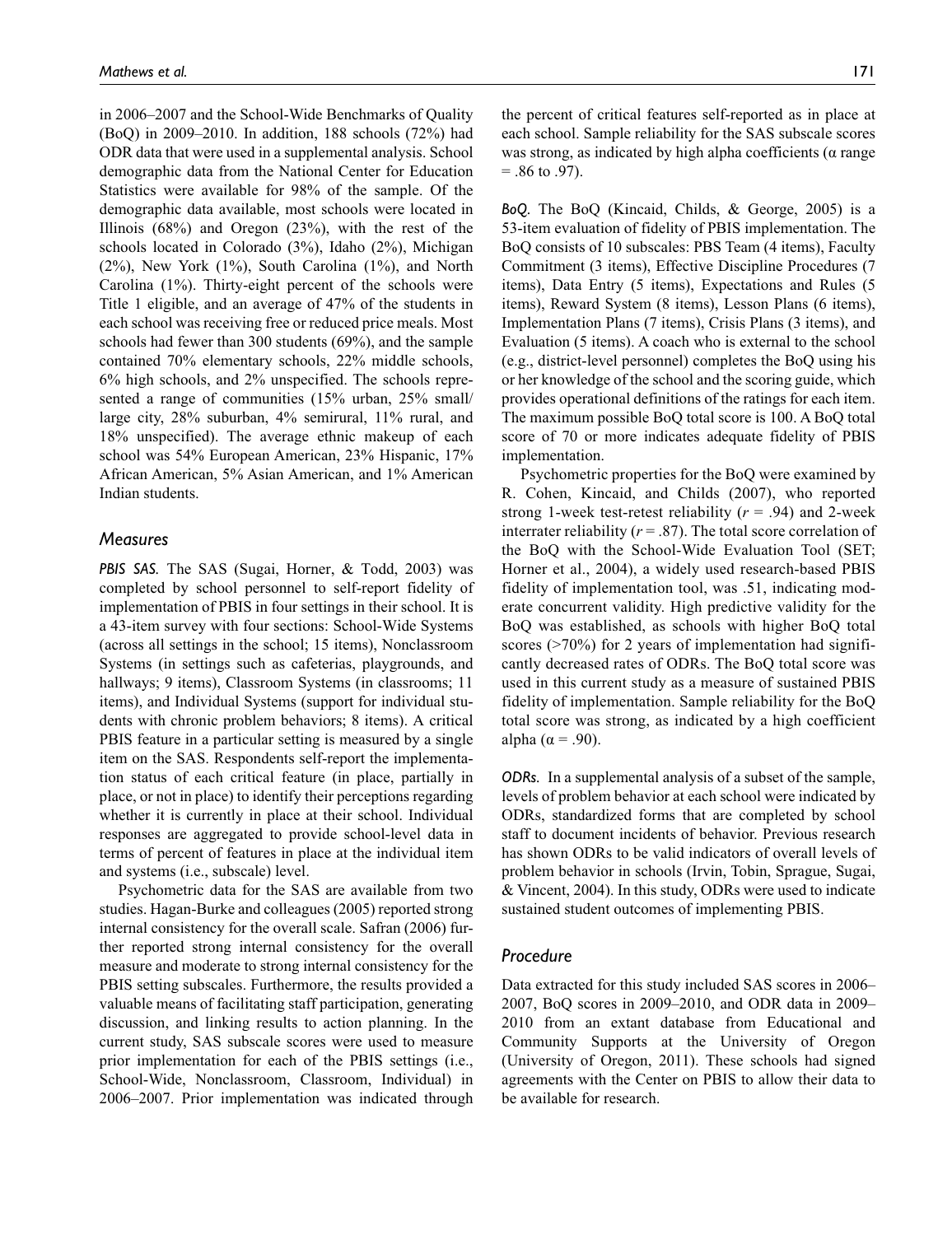| Measure         | M (%) | SD    | Range (%)  |
|-----------------|-------|-------|------------|
| BoQ (2009-2010) | 83    | 11.40 | $38 - 100$ |
| SAS (2006-2007) |       |       |            |
| School-wide     | 61    | 19.30 | $7 - 100$  |
| Nonclassroom    | 56    | 20.28 | $8 - 100$  |
| Classroom       | 62    | 16.18 | $15 - 100$ |
| Individual      | 42    | 18.27 | $3 - 100$  |

**Table 1.** Descriptive Statistics for BoQ Total Score and SAS Subscale Scores.

*Note.* BoQ = School-Wide Benchmarks of Quality; SAS = Self-Assessment Survey.

#### *Analyses*

Three sets of regression analyses were conducted to investigate the extent to which self-reported prior implementation predicted sustained PBIS implementation and student outcomes. In all analyses, subscale or item scores from the SAS administered in 2006–2007 served as predictor variables, and either the BoQ total score or school-level number of ODRs in 2009–2010 served as the outcome variable. Before the main analyses, a preliminary analysis assessed whether the first year of reporting data to the Center on PBIS significantly predicted either outcome variable. It was not a statistically significant predictor, and as a result, it was not included in subsequent analyses. Next, a multiple regression analysis was conducted to evaluate the extent to which prior implementation of each PBIS setting (i.e., School-Wide, Nonclassroom, Classroom, Individual) predicted sustained implementation, as measured by the BoQ total score in 2009–2010, and sustained student outcomes, as measured by the number of ODRs at a subset of schools in 2009–2010. Finally, a multiple regression analysis was conducted to analyze specific critical features of any PBIS setting identified in the first analysis that significantly predicted sustained implementation. Outliers were removed from the analysis if the scores exceeded the critical *Mahalanobis Distance* (a statistical test for extreme outliers; Tabachnick & Fidell, 2007). Evaluations of the *Trimmed Mean and Cook's Distance* did not reveal any further problems with outliers. All predictor variables were mean-centered to enhance interpretability of results and mitigate the effects of high predictor intercorrelations.

## **Results**

Descriptive statistics for the BoQ total score and the SAS subscale scores for each of the PBIS settings presented in Table 1 indicate that sustained PBIS implementation in 2009–2010 was adequate for most schools  $(M = 83\%, SD =$ 11.40, range  $= 38\%$  to 100%). There were strong, statistically significant intercorrelations between all the SAS setting subscales. Each of the SAS setting subscales had weak to moderate, statistically significant positive correlations with subsequent sustained implementation.

Results of the multiple regression analyses displayed in Table 2 indicate that the overall model involving selfreported fidelity of prior implementation in all PBIS settings was statistically significant,  $F(4, 254) = 8.18$ ,  $p < .001$ , and explained 10% of the variance in sustained implementation. When evaluating the individual predictors, only prior implementation in Classroom Systems was a statistically significant predictor,  $\beta = .28$ ,  $p < .05$ . Similarly, the only statistically significant predictor of level of ODRs was Classroom Systems,  $\beta = -.43$ ,  $p < .05$ 

For the second research question, the critical features of the Classroom Systems subscale (the only statistically significant predictor) were examined. Descriptive statistics for the SAS prior implementation (Classroom Systems) critical features displayed in Table 3 indicate that defining (*M* = 83%) and teaching  $(M = 76\%)$  expected behaviors were rated as strongly implemented overall. The other critical items had weak to moderate implementation  $(M = 47\% -$ 67%). There were statistically significant small to medium positive correlations between each Classroom Systems feature and the overall BoQ score. There were strong, statistically significant intercorrelations between all Classroom System features.

Table 4 indicates that multiple regression results for the overall model predicting sustained implementation from the critical features of the Classroom Systems subscale was statistically significant and explained 14% of the variance,  $F(11, 234) = 4.61, p < .001$ . Significant predictors at the .05 level included the following: (a) expected behaviors are acknowledged regularly ( $β = .29$ ), (b) instruction and curriculum materials are matched to student ability (β = .22), and (c) teachers have opportunities for access to assistance and recommendations ( $\beta = -.21$ ). The negative beta weight for access to assistance, combined with its positive correlation to the outcome, may be an artifact of regression or may potentially indicate the effects of net suppression (J. Cohen & Cohen, 1975).

#### **Discussion**

The current study explored the extent to which implementer perceptions of their implementation of critical PBIS features predicted sustained implementation 3 years later. The sample was composed of 261 schools implementing PBIS practices for a range of years. Self-reported fidelity of implementation was assessed using the PBIS SAS. The BoQ was administered 3 years later as an indicator of sustained fidelity of PBIS implementation, and ODRs were assessed in a subsample of schools as an indicator of sustained student outcomes. Results of multiple regression analyses indicated that the SAS was a statistically significant predictor of sustained implementation, and prior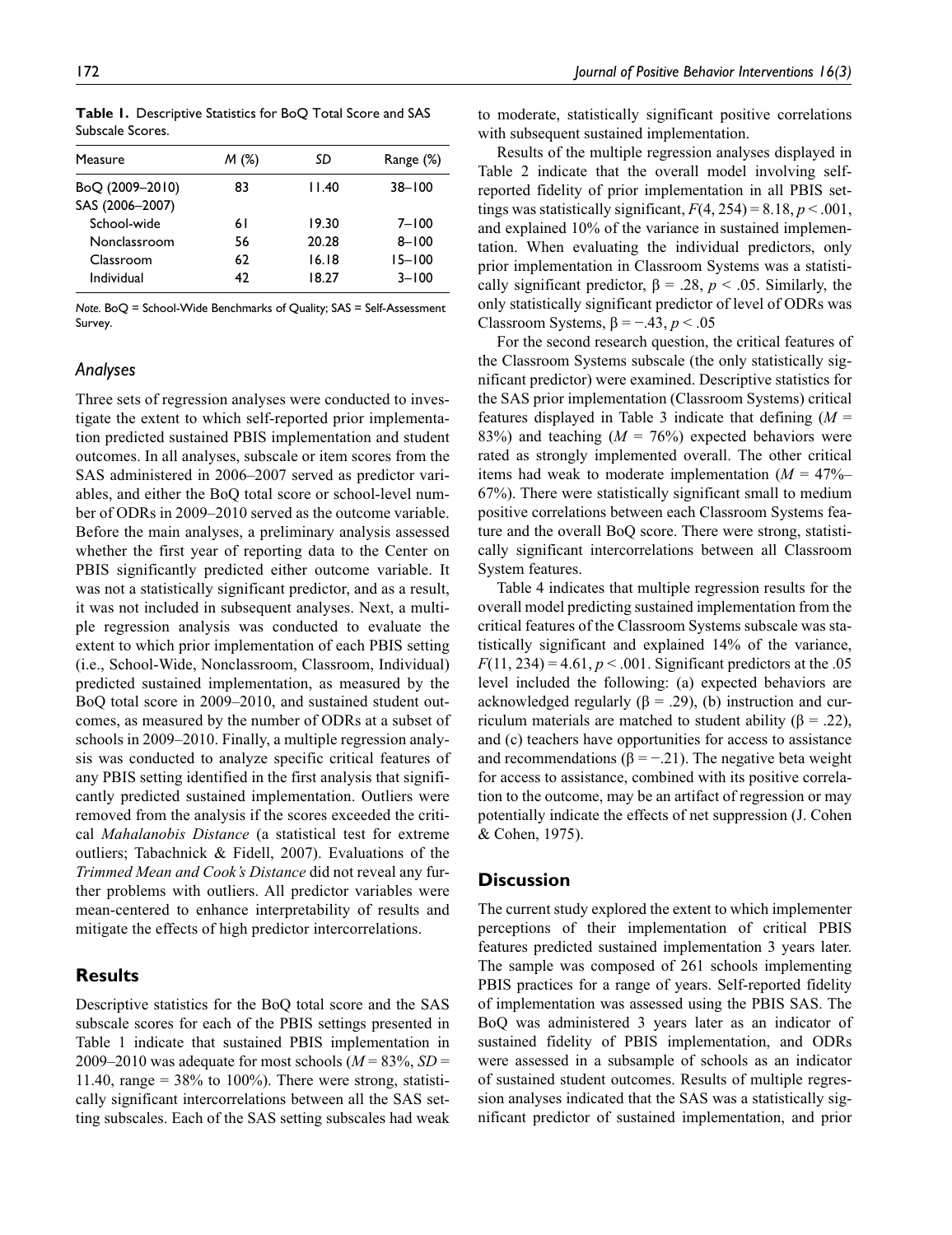|                                    | b        | SE b  | β       | $R^2$    | Adjusted $R^2$ |
|------------------------------------|----------|-------|---------|----------|----------------|
| Implementation model ( $n = 261$ ) |          |       |         | $.  $ ** | $.10***$       |
| Constant                           | 83       | .68   |         |          |                |
| School-wide                        | $-.16$   | .11   | $-.26$  |          |                |
| Nonclassroom                       | .14      | .10   | .25     |          |                |
| Classroom                          | 19.      | .09   | $.28*$  |          |                |
| Individual                         | .05      | .07   | .08     |          |                |
| ODR Model $(n = 188)$              |          |       |         | .04      | .02            |
| Constant                           | 819.51   | 70.83 |         |          |                |
| School-wide                        | 11.13    | 11.42 | .23     |          |                |
| Nonclassroom                       | .68      | 10.17 | .02     |          |                |
| Classroom                          | $-24.63$ | 10.21 | $-.43*$ |          |                |
| Individual                         | 3.54     | 7.42  | .07     |          |                |

**Table 2.** Prediction of Sustained PBIS Implementation and ODRs in 2009–2010 from Prior Implementation (All PBIS Systems) in 2006–2007.

*Note.* PBIS = Positive Behavioral Interventions and Supports; ODRs = Office Discipline Referrals. \**p* < .05. \*\**p* < .01. \*\*\**p* < .001.

| SAS Prior Implementation (Classroom Systems; 2006–2007)                                                     | $M(\%)$ | SD    |
|-------------------------------------------------------------------------------------------------------------|---------|-------|
| 1. Expected student behavior and routines in classrooms are stated positively and defined clearly           | 83      | 15.38 |
| 2. Problem behaviors are defined clearly                                                                    | 67      | 19.19 |
| 3. Expected student behavior and routines in classrooms are taught directly                                 | 76      | 19.71 |
| 4. Expected student behaviors acknowledged regularly (positively reinforced; >4 positives to 1<br>negative) | 59      | 22.77 |
| 5. Problem behaviors receive consistent consequences                                                        | 50      | 21.23 |
| 6. Procedures for expected and problem behaviors are consistent with school-wide procedures                 | 57      | 23.70 |
| 7. Classroom-based options exist to allow classroom instruction to continue when problem behavior<br>occurs | 52      | 21.24 |
| 8. Instruction and curriculum materials are matched to student ability (math, reading, language)            | 61      | 19.28 |
| 9. Students experience high rate of academic success ( $\geq$ 75%)                                          | 47      | 22.54 |
| 10. Teachers have regular opportunities for access to assistance and recommendations                        | 48      | 20.05 |
| 11. Transitions between instructional and noninstructional activities are efficient and orderly             | 55      | 20.79 |

*Note.* SAS = Self-Assessment Survey.

implementation in Classroom Systems was a small but statistically significant unique predictor of sustained PBIS implementation and levels of problem behavior. Within the individual features of the Classroom Systems subscale, acknowledging expected student behaviors regularly and positively, instructionally matching curriculum to student need, and access to additional support were also small but statistically significant unique predictors of sustained implementation.

## *Practices Predicting Sustained PBIS Implementation*

*School-wide versus classroom practices.* The finding that the Classroom Systems subscale was a stronger predictor of school-wide implementation and student outcomes than the School-Wide and Nonclassroom Systems subscales may be somewhat surprising to general audiences but is supported by the theory that the actions of individual teachers are most important to sustainability (Han & Weiss, 2005). Students spend the vast majority of their school day in the classroom. As core PBIS implementers, classroom teachers have regular and ongoing opportunities to implement PBIS practices in their classrooms by creating environments that increase the likelihood of students learning academic and behavioral skills. Although PBIS is a school-wide approach, the quality and durability of implementation may be contingent on the extent to which individual teachers implement PBIS classroom practices with high fidelity.

However, the strong correlations between each of the SAS subscales show that implementation in each area is strongly linked to implementation in the others. Thus, an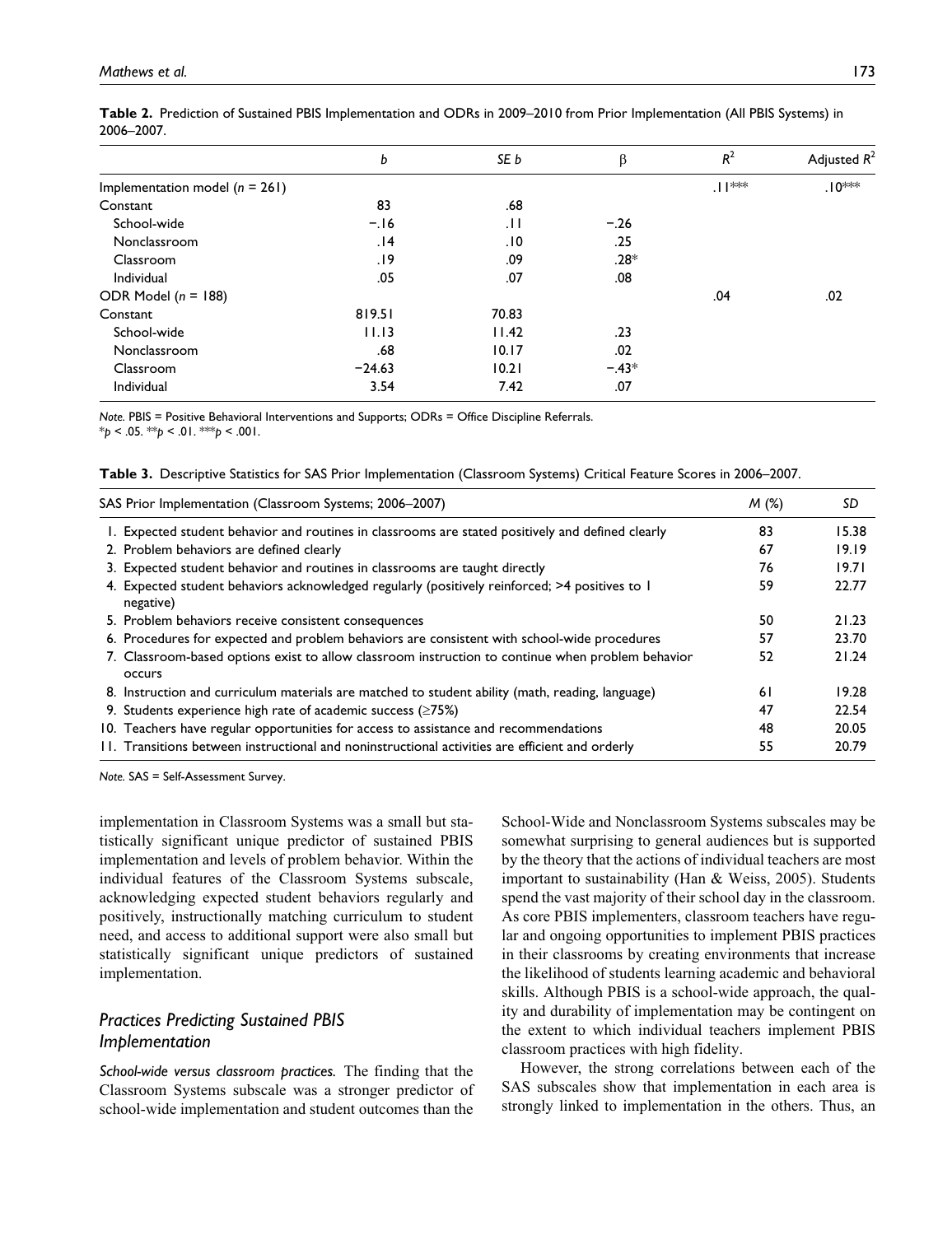|                                     | b      | SE b | β       | $R^2$              | Adjusted $R^2$     |
|-------------------------------------|--------|------|---------|--------------------|--------------------|
| Model                               |        |      |         | .18 <sup>***</sup> | .14 <sup>***</sup> |
| Constant                            | 83     | .70  |         |                    |                    |
| Expected behaviors defined          | $-.05$ | ۱٥.  | $-.07$  |                    |                    |
| Problem behaviors defined           | ١٥.    | .09  | 16.     |                    |                    |
| Expected behaviors taught           | $-.11$ | .09  | $-.16$  |                    |                    |
| Expected behaviors acknowledged     | 16.    | .07  | $.29*$  |                    |                    |
| Consequences                        | $-.09$ | .07  | $-.16$  |                    |                    |
| Procedures                          | $-.01$ | .08  | $-.02$  |                    |                    |
| Options exist                       | .H     | .07  | .18     |                    |                    |
| Instruction/materials match ability | 14.    | .06  | $.22*$  |                    |                    |
| Academic success                    | $-.03$ | .05  | $-.06$  |                    |                    |
| Access to assistance                | $-.13$ | .06  | $-.21*$ |                    |                    |
| <b>Transitions efficient</b>        | .12    | .07  | .21     |                    |                    |

| Table 4. Prediction of Sustained PBIS Implementation in 2009-2010 from Prior Implementation (Classroom Systems) Critical |  |  |  |
|--------------------------------------------------------------------------------------------------------------------------|--|--|--|
| Features in 2006–2007.                                                                                                   |  |  |  |

*Note.* PBIS = Positive Behavioral Interventions and Supports.

 $*_{p}$  < .05.  $*_{p}$  < .01.  $*_{p}$  < .001.

overwhelming focus on classroom implementation to the detriment of school-wide implementation is not supported by these findings. Creating a common school-wide framework of expectations, values, and systems of support is critical in developing the school into an effective host environment by building internal capacity within the school environment and school personnel to implement effective interventions in all PBIS settings, including classrooms. As a result, although developing a common underlying framework of PBIS values and expectations is critical, it may also be effective to focus on helping school personnel translate these core values into their everyday classroom teaching practices, which may improve fidelity of implementation and student outcomes, both of which enhance sustainability.

*Regular positive reinforcement.* The results of the current study highlight the critical importance of regular acknowledgment of expected student behaviors as a key instructional variable that predicts sustained PBIS implementation. Although defining and teaching expected behaviors were not significant unique predictors of sustained implementation, these two features had the highest implementation scores in the Classroom Systems subscale. Positive acknowledgment of appropriate behavior, a central tenet of PBIS practices (Sugai & Horner, 2006), is the next step in increasing the likelihood of the desired behavior in the future while also fostering positive student–teacher interactions. However, despite consistent recommendations for increasing ratios of positive to negative statements in the classroom (e.g., four positive acknowledgments for each error correction; Sugai, 2002), research regularly shows higher ratios of negative to positive statements for social behavior (Jenson, Olympia, Farley, & Clark, 2004). Within a PBIS approach,

many schools implementing PBIS use tangible rewards (e.g., tickets that can be exchanged for school supplies or social activities) as a *systems-level intervention* for increasing the *implementer-level behavior* of specific verbal praise. Thus, using a school-wide acknowledgment system with a continuum of varied, age-appropriate strategies provides a consistent and effective mechanism to increase rates of positive reinforcement (Sugai, Horner, & McIntosh, 2008). Reviews of research have indicated that the use of rewards is only associated with a decrease in intrinsic motivation when they are expected, provided only once, and not directly tied to the level of performance (Akin-Little, Eckert, Lovett, & Little, 2004; Cameron, Banko, & Pierce, 2001). Witzel and Mercer (2003) further noted that explicit acknowledgment of the student's behavior may be more important than the reward itself. Hence, a system of tangible rewards may be most effective when it promotes regular and specific teacher acknowledgment of student behaviors. Consistent with research (Andreou & McIntosh, 2013), the focus on positive reinforcement and visible improvement seen by teachers when using acknowledgment systems effectively seems to be a critical mechanism in sustaining PBIS.

*Matching instruction and materials to student ability.* Matching academic instruction and curriculum materials to the needs of the students was also a significant unique predictor of sustained implementation. For example, teachers using differentiated instruction are able to adapt their curriculum and materials to the varying levels of student skill in their classroom with the goal of maximizing the potential of each learner in a given subject area (Tomlinson, 2005). In addition, matching instructional demands to student skill levels has been shown to reduce problem behavior, even in the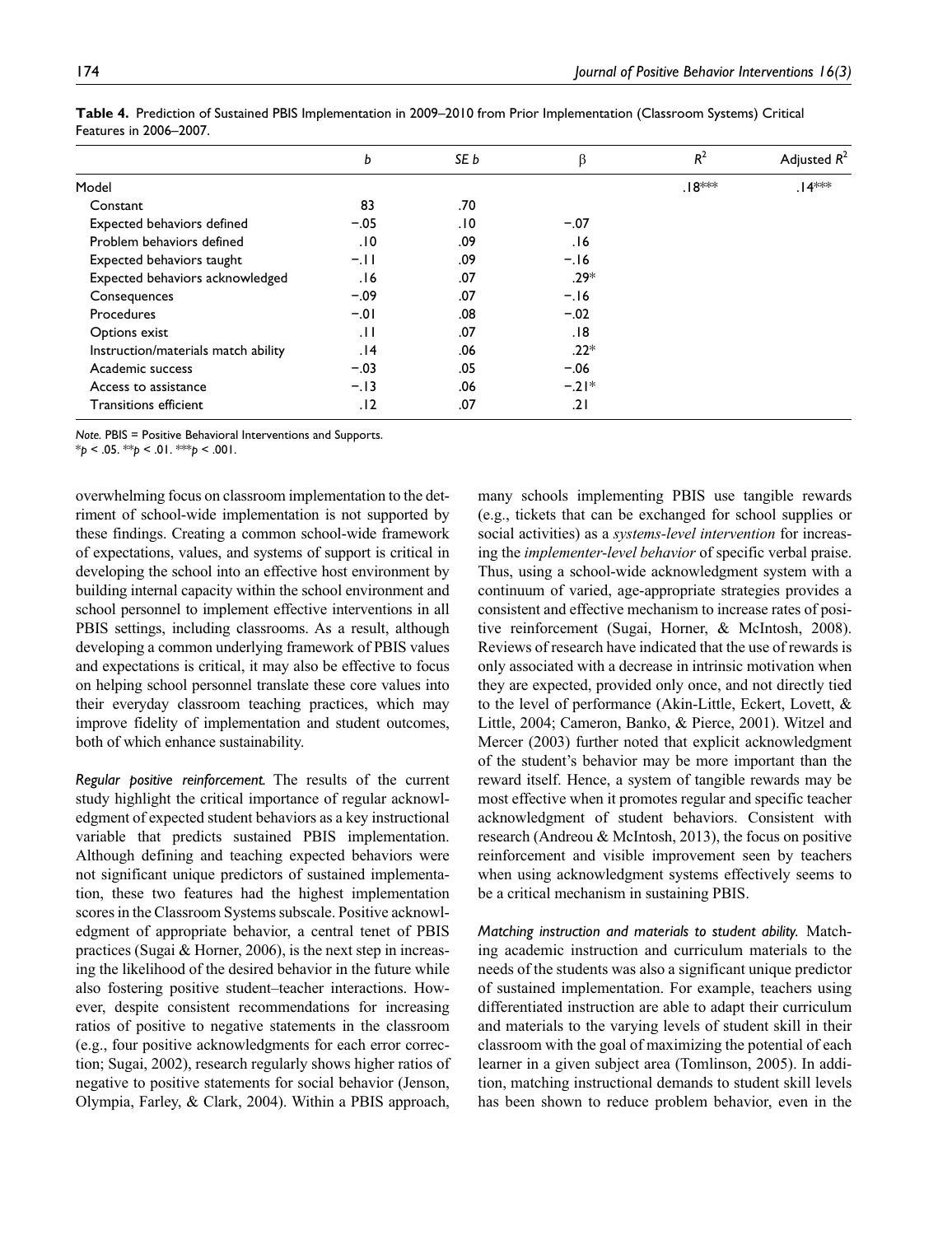absence of additional behavior support (Filter & Horner, 2009; Lee, Sugai, & Horner, 1999; Preciado, Horner, & Baker, 2009). An appropriate match between instructional materials and student skills is pivotal for sustainability because it can prevent student frustration and subsequent problem behavior while maximizing student success. Thus, supporting teachers' academic instructional skills can be effective in preventing problem behavior, ensuring academic success, and creating a positive context in which PBIS can be sustained. When a range of valued student outcomes (i.e., academic and behavior performance) and teacher outcomes (i.e., facing fewer instances of problem behavior) are maximized, the priority for sustaining the practice is enhanced (Han & Weiss, 2005).

*Access to assistance and recommendations.* Findings from the current study show that access to additional support was significantly positively correlated with sustained implementation, but had a negative relationship when controlling for the previous two instructional practices. The positive bivariate correlation between access to assistance and sustained implementation obtained in this study is consistent with findings that receiving additional support, in the form of coaching or peer networking, is associated with improved teaching (Rose & Church, 1998). However, when positive reinforcement and instructional matching were held constant in the final model, access to additional support was associated with lower levels of implementation. One potential explanation for the negative relation may be that it is a spurious artifact of the regression. However, the results may also be interpretable if there is a plausible theoretical explanation for the relation (Messick & Van de Geer, 1981). One potential hypothesis is that access to additional support is predictive of sustained PBIS implementation when it focuses on improving key instructional practices, but simply providing access to additional support that does not improve these key instructional practices may not enhance sustainability. For example, receiving ineffective coaching (either focused on less relevant teaching variables or coaching that did not result in improved instruction) may have been a barrier to subsequent sustained efforts. In addition, some schools may also have been receiving additional, mandated instructional support (e.g., as a persistently underperforming school) that indicated potential external challenges in classroom management or school culture. However, future research must be conducted to evaluate this hypothesis.

#### *Limitations*

One important limitation was the limited variability in BoQ total scores, as most schools had reached adequate fidelity of implementation by 2009–2010. Schools that did not report fidelity of implementation data during the 3-year

period were not included in the sample, as their outcomes data were not available. As such, these results may not be applicable to predicting whether schools abandon PBIS entirely. In addition, different variables affect fidelity of implementation at different time points (McIntosh, Predy, et al., in press). Self-reported fidelity scores may have been influenced by social desirability or lack of knowledge of quality implementation. Finally, because the second research question used single items to assess implementation of critical features, results of the classroom systems analysis should be interpreted with caution.

#### *Future Research*

Current findings indicate that the level of PBIS implementation in classrooms significantly predicts sustained PBIS efforts and student outcomes, but it is also clear that other variables facilitate sustained implementation. More studies that use additional (nonextant), more comprehensive measures of contextual variables related to sustainability are needed to capture the full range of variables predicting sustained implementation. Research may also investigate factors predicting PBIS abandonment. Future studies could also track fidelity of implementation across multiple years to identify different facilitators or barriers to sustained implementation at different phases of implementation.

#### *Implications for Practice*

*Development of school-wide and classroom practices.* A relatively common approach to PBIS implementation includes implementing systems to define, teach, and acknowledge school-wide expectations in school-wide and nonclassroom settings and then leaving it to classroom teachers to extend these common school-wide practices to their classrooms (McKevitt & Braaksma, 2008). The logic behind this approach is that classroom teachers may be more likely to implement PBIS in the classroom if they see positive effects in shared areas, where it is easier to build consensus. The danger is that classroom teachers may never implement practices in their classrooms without a collective endeavor and specific Classroom Systems consultation. Or worse, they may believe that PBIS practices are intended only for nonclassroom areas and not the classroom. Training that focuses on improving the understanding of key principles of the practice, in addition to information on the intervention's effectiveness, may improve teacher acceptability of the practice by increasing expectations, intentions, and motivation to implement the practice (Han & Weiss, 2005). Yet building teacher acceptance of PBIS may not be enough, as school personnel may also need to be shown how to translate the core PBIS components into their daily routines. These findings provide initial support for building consensus to implement PBIS in classroom settings as soon as it is implemented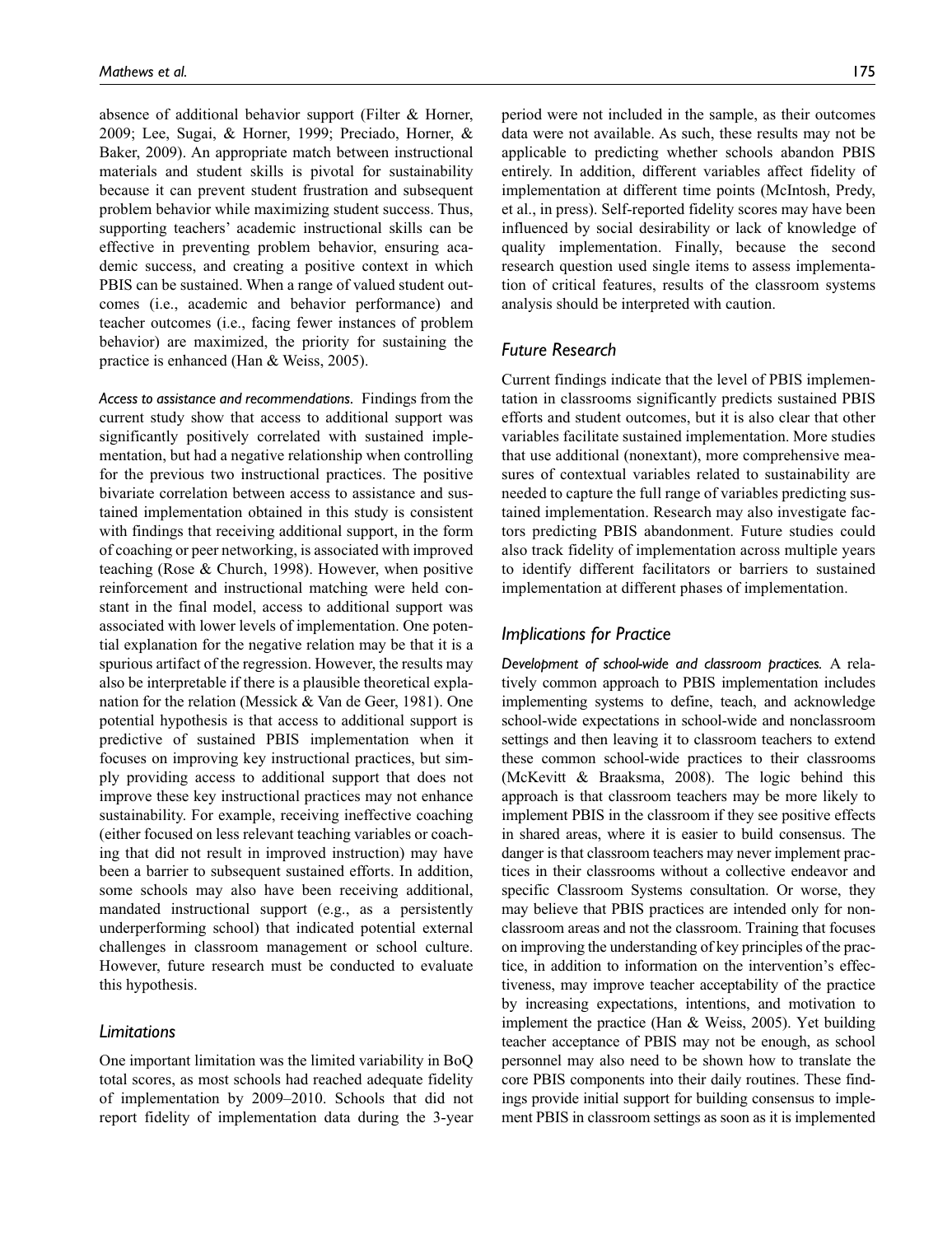in nonclassroom settings. Access to additional support to address PBIS implementation in the classroom may also promote full classroom implementation when associated with improved teaching practices. However, this recommendation requires research validation.

*Ongoing data collection and visibility of results.* PBIS emphasizes the importance of systematic documentation of the needs of school personnel, fidelity of implementation, and its effects on valued outcomes (Sugai & Horner, 2006). Regular data collection and interpretation of student performance facilitates accurate identification of student needs and the development of quality instructional practices to maximize academic and behavioral student success. In addition, generating charts and figures linking changes in student behavior directly to fidelity of implementation would help build consensus to implement PBIS in classroom settings. Comparing the results of self-reported fidelity of implementation and independent evaluations of PBIS can also provide important information regarding the level of implementation and school personnel understanding of core PBIS principles. Completion of a yearly needs assessment, such as the SAS, allows for implementer-level ownership in action planning for sustained implementation. In addition, although fidelity of implementation in schoolwide settings is commonly assessed, some PBIS fidelity of implementation measures have recently been revised to include more classroom-specific items (Kincaid, Childs, & George, 2010; Sugai, Horner, Lewis-Palmer, & Rossetto Dickey, 2011). These measures may be more effective in measuring sustainability in classroom and nonclassroom areas.

#### **Authors' Note**

This study served as the first author's master's thesis, while the second author was affiliated with the University of British Columbia. The opinions expressed are those of the authors and do not represent views of these agencies or the U.S. Department of Education.

#### **Declaration of Conflicting Interests**

The author(s) declared no potential conflicts of interest with respect to the research, authorship, and/or publication of this article .

#### **Funding**

The author(s) disclosed receipt of the following financial support for the research, authorship, and/or publication of this article: The research reported here was supported by the Institute of Education Sciences, U.S. Department of Education, through Grant R324A120278, to University of Oregon, and the Office of Special Education Programs, U.S. Department of Education, through Grant H326S03002, to the University of Oregon.

#### **References**

- Akin-Little, K. A., Eckert, T. L., Lovett, B. J., & Little, S. G. (2004). Extrinsic reinforcement in the classroom: Bribery or best practice. *School Psychology Review*, *33*, 344–362.
- Algozzine, K., & Algozzine, B. (2007). Classroom instructional ecology and school-wide positive behavior support. *Journal of Applied School Psychology*, *24*, 29–47.
- Andreou, T. E., & McIntosh, K. (2013). *Critical incidents in the sustainability of school-wide positive behavior interventions and supports*. Manuscript submitted for publication.
- Baker, S., Gersten, R., Dimino, J. A., & Griffiths, R. (2004). The sustained use of research-based instructional practice: A case study of peer-assisted learning strategies in mathematics. *Remedial and Special Education*, *25*, 5–24.
- Blase, K. A., & Fixsen, D. L. (2004). *Infrastructure for implementing and sustaining evidence-based programs with fidelity*. Tampa, FL: National Implementation Research Network.
- Bradshaw, C. P., Mitchell, M. M., & Leaf, P. J. (2010). Examining the effects of schoolwide positive behavioral interventions and supports on student outcomes: Results from a randomized controlled effectiveness trial in elementary schools. *Journal of Positive Behavior Interventions, 12*, 133–148. doi:10.1177/1098300709334798
- Bradshaw, C. P., Waasdorp, T. E., & Leaf, P. J. (in press). Effects of school-wide positive behavioral interventions and supports on child behavior problems and adjustment. *Pediatrics*.
- Cameron, J., Banko, K. M., & Pierce, W. D. (2001). Pervasive negative effects of rewards on intrinsic motivation: The myth continues. *Behavior Analyst*, *24*, 1–4.
- Center on Positive Behavioral Interventions and Supports. (2012). *Schools that are implementing SWPBIS*. Available from www.pbis.org
- Coburn, C. E. (2003). Rethinking scale: Moving beyond numbers to deep and lasting change. *Educational Researcher*, *32*, 3–12.
- Coffey, J., & Horner, R. H. (2012). The sustainability of schoolwide positive behavioral interventions and supports. *Exceptional Children*, *78*, 407–422.
- Cohen, J., & Cohen, P. (1975). *Applied multiple regression/correlation analysis for the behavioral sciences*. New York, NY: Wiley.
- Cohen, R., Kincaid, D., & Childs, K. E. (2007). Measuring schoolwide positive behavior support implementation: Development and validation of the benchmarks of quality. *Journal of Positive Behavior Interventions*, *9*, 203–213.
- Filter, K. J., & Horner, R. H. (2009). Function-based academic interventions for problem behavior. *Education & Treatment of Children*, *32*, 1–19.
- Gersten, R., Chard, D. J., & Baker, S. (2000). Factors enhancing sustained use of research-based instructional practices. *Journal of Learning Disabilities*, *33*, 445–457.
- Greenberg, M. T., Weissburg, R. P., & O'Brien, M. E. (2003). Enhancing school-based prevention and youth development through coordinated social, emotional, and academic learning. *American Psychologist*, *58*, 466–474.
- Guskey, T. R. (1986). Staff development and the process of teacher change. *Educational Researcher, 15*, 5–12. doi: 10.3102/0013189X015005005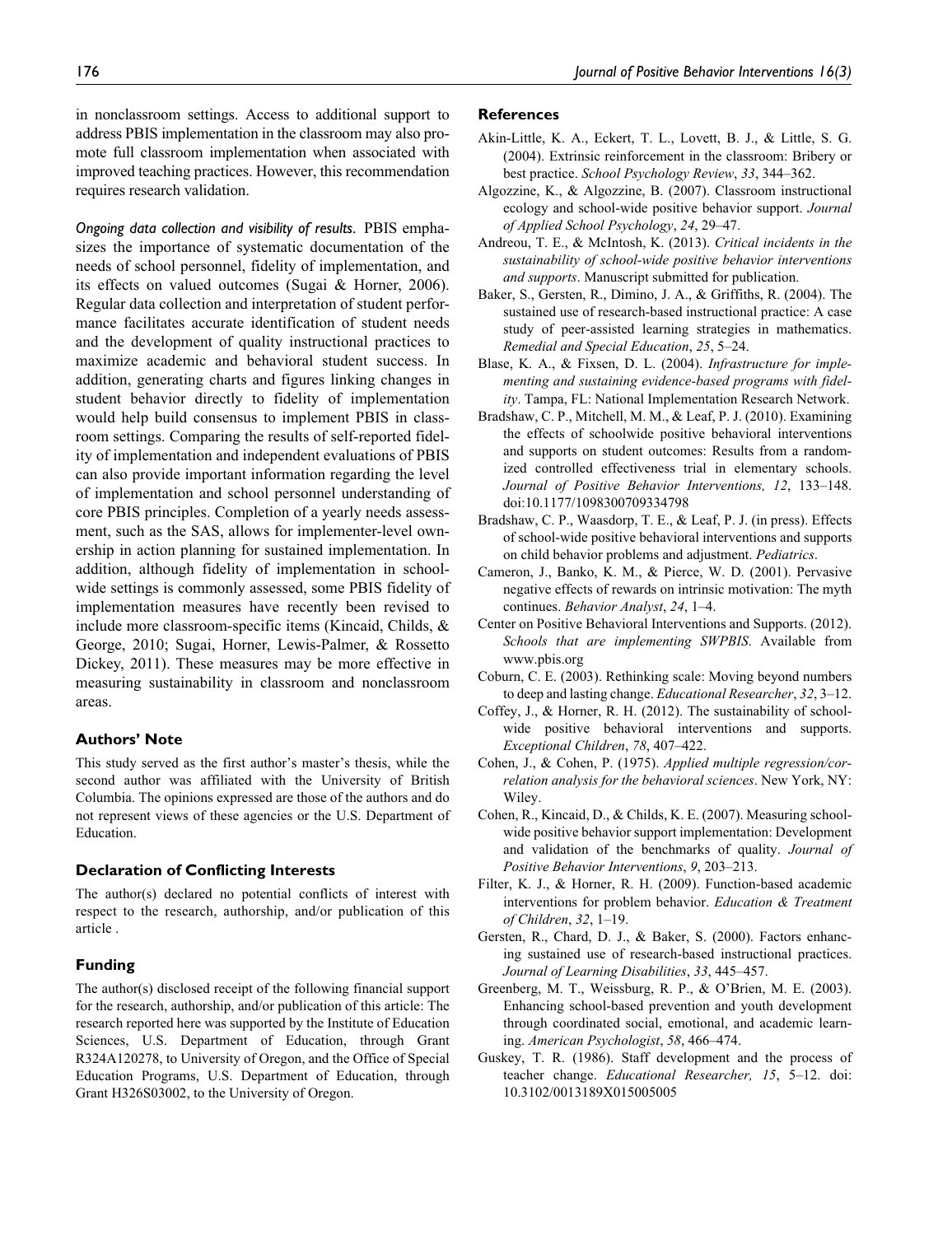- Hagan-Burke, S., Burke, M. D., Martin, E., Boon, R. T., Fore, C., III., & Kirkendoll, D. (2005). The internal consistency of the school-wide subscales of the effective behavioral support survey. *Education & Treatment of Children*, *28*, 400–413.
- Han, S. S., & Weiss, B. (2005). Sustainability of teacher implementation of school-based mental health programs. *Journal of Abnormal Child Psychology*, *33*, 665–679.
- Horner, R. H., Sugai, G., & Anderson, C. M. (2010). Examining the evidence base for school-wide positive behavior support. *Focus on Exceptional Children*, *42*, 1–14.
- Horner, R. H., Todd, A. W., Lewis-Palmer, T., Irvin, L. K., Sugai, G., & Boland, J. B. (2004). The school-wide evaluation tool (SET): A research instrument for assessing schoolwide positive behavior support. *Journal of Positive Behavior Interventions*, *6*, 3–12.
- Irvin, L. K., Tobin, T. J., Sprague, J. R., Sugai, G., & Vincent, C. G. (2004). Validity of office discipline referral measures as indices of school-wide behavioral status and effects of schoolwide behavioral interventions. *Journal of Positive Behavior Interventions*, *6*, 131–147.
- Jenson, W. R., Olympia, D., Farley, M., & Clark, E. (2004). Positive psychology and externalizing students in a sea of negativity. *Psychology in the Schools*, *41*, 67–79.
- Kame'enui, E. J., Simmons, D. C., & Coyne, M. D. (2000). Schools as host environments: Toward a schoolwide reading improvement model. *Annals of Dyslexia*, *50*, 31–51.
- Kincaid, D., Childs, K., & George, H. (2005). *School-wide benchmarks of quality* (Unpublished instrument). University of South Florida, Tampa.
- Kincaid, D., Childs, K., & George, H. (2010). *School-wide benchmarks of quality* (Rev.). Unpublished instrument, University of South Florida, Tampa.
- Lee, Y., Sugai, G., & Horner, R. H. (1999). Using an instructional intervention to reduce problem and off-task behaviors. *Journal of Positive Behavior Interventions*, *1*, 195–204.
- Lewis, T. J., & Sugai, G. (1999). Effective behavior support: A systems approach to proactive schoolwide management. *Focus on Exceptional Children*, *31*, 1–24.
- Lohrmann, S., Forman, S., Martin, S., & Palmieri, M. (2008). Understanding school personnel's resistance to adopting schoolwide positive behavior support at a universal level of intervention. *Journal of Positive Behavior Interventions, 10*, 256–269. doi:10.1177/1098300708318963
- Luiselli, J. K., Putnam, R. F., Handler, M. W., & Feinberg, A. B. (2005). Whole-school positive behaviour support: Effects on student discipline problems and academic performance. *Educational Psychology*, *25*, 183–198.
- McIntosh, K., Horner, R. H., & Sugai, G. (2009). Sustainability of systems-level evidence-based practices in schools: Current knowledge and future directions. In W. Sailor, G. Dunlap, G. Sugai & R. H. Horner (Eds.), *Handbook of positive behavior support* (pp. 327–352). New York, NY: Springer.
- McIntosh, K., Mercer, S. H., Hume, A. E., Frank, J. L., Turri, M. G., & Mathews, S. (2013). Factors related to sustained implementation of school-wide positive behavior support. *Exceptional Children, 79*, 293-311.
- McIntosh, K., Predy, L. K., Upreti, G., Hume, A. E., Turri, M. G., & Mathews, S. (2013). Perceptions of contextual features related to implementation and sustainability of

school-wide positive behavior support. *Journal of Positive Behavior Interventions*. Advance online publication. doi:10. 1177/1098300712470723

- McKevitt, B. C., & Braaksma, A. D. (2008). Best practices in developing a positive behavior support system at the school level. In A. Thomas & J. P. Grimes (Eds.), *Best practices in school psychology V* (pp. 735-747). Bethesda, MD: National Association of School Psychologists.
- Messick, D. M., & Van de Geer, J. P. (1981). A reversal paradox. *Psychological Bulletin, 90*, 582–593. doi:10.1037/0033- 2909.90.3.582
- Nelson, J. R. (1996). Designing schools to meet the needs of students who exhibit disruptive behavior. *Journal of Emotional and Behavioral Disorders*, *4*, 147–161.
- Pluye, P., Potvin, L., Denis, J. L., Pelletier, J., & Mannoni, C. (2005). Program sustainability begins with the first events. *Evaluation and Program Planning, 28*, 123–137. doi:10.1016/j.evalprogplan.2004.10.003
- Preciado, J. A., Horner, R. H., & Baker, S. K. (2009). Using a function-based approach to decrease problem behavior and increase reading academic engagement for Latino English language learners. *Journal of Special Education*, *42*, 227–240.
- Rose, D. J., & Church, R. J. (1998). Learning to teach: The acquisition and maintenance of teaching skills. *Journal of Behavioral Education, 8*, 5–35. doi:10.1023/A:1022860606825
- Safran, S. P. (2006). Using the effective behavior supports survey to guide development of schoolwide positive behavior support. *Journal of Positive Behavior Interventions*, *8*, 3–9.
- Scott, T. M., & Barrett, S. B. (2004). Using staff and student time engaged in disciplinary procedures to evaluate the impact of school-wide PBS. *Journal of Positive Behavior Interventions*, *6*, 21–27.
- Sugai, G. (2002). *Designing school-wide systems for student success*. Retrieved from http://www.pbis.org
- Sugai, G., & Horner, R. H. (2002). The evolution of discipline practices: School-wide positive behavior supports. *Child & Family Behavior Therapy*, *24*, 23–50.
- Sugai, G., & Horner, R. H. (2006). A promising approach for expanding and sustaining the implementation of school-wide positive behavior support. *School Psychology Review*, *35*, 245–259.
- Sugai, G., Horner, R. H., Lewis-Palmer, T., & Rossetto Dickey, C. (2011). *Team Implementation Checklist, Version 3.1*. Eugene, OR: Educational and Community Supports.
- Sugai, G., Horner, R. H., & McIntosh, K. (2008). Best practices in developing a broad-scale system of support for schoolwide positive behavior support. In A. Thomas & J. P. Grimes (Eds.), *Best practices in school psychology V* (Vol. 3, pp. 765–780). Bethesda, MD: National Association of School Psychologists.
- Sugai, G., Horner, R. H., & Todd, A. W. (2000). *Effective behavior support Self-Assessment Survey 2.0*. Eugene, OR: Educational and Community Supports. Available from http:// www.pbis.org
- Sugai, G., Horner, R. H., & Todd, A. W. (2003). *Effective behavior support Self-Assessment Survey*. Eugene, OR: Educational and Community Supports. Available from http://www.pbis.org
- Tabachnick, B. G., & Fidell, L. S. (2007). *Using multivariate statistics* (5th ed.). Needham Heights, MA: Allyn & Bacon.